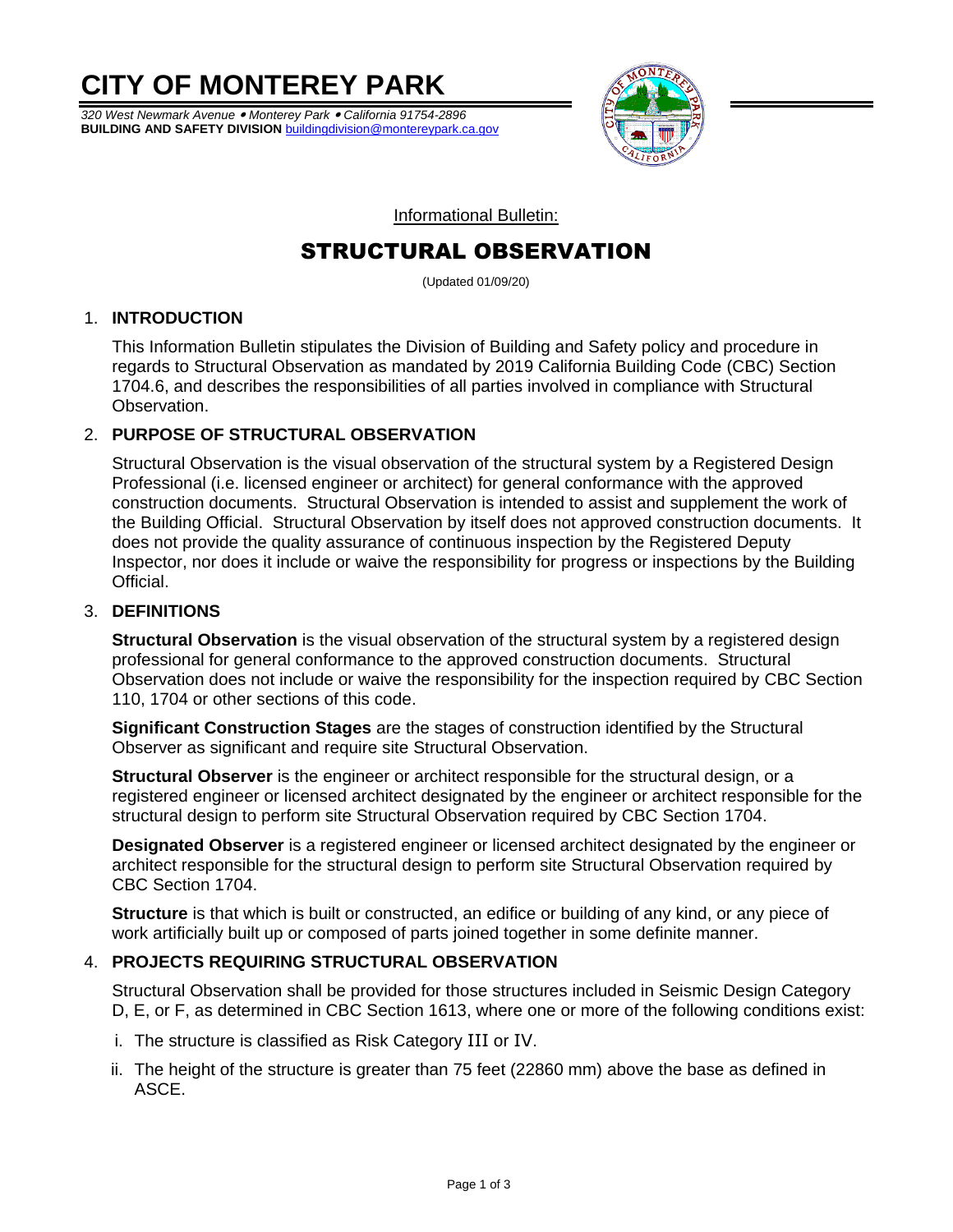- iii. The structure is assigned to Seismic Design Category E, is classified as I or II, and is greater than two stories above grade plane.
- iv. When so designed by the registered design professional responsible for the structural design.
- v. When such observation is specifically required by the Building Official.

### 5. **DOCUMENTING STRUCTURAL OBSERVATION REQUIREMENTS**

Prior to the issuance of a building permit, the architect or engineer responsible for the structural design of the building or structure shall specify Structural Observation at each construction stage identified in Section 110 on the "Structural Observation/Significant Construction Stages" form attached. The "General Notes for Structural Observation" included in this Information Bulletin shall be made part of the approved plans with all the significant construction stages identified. In addition, for repetitive work involving similar or identical construction, i.e., floor construction at multistory buildings, the architect or engineer shall specify the location and/or frequency of Structural Observation required therein on the plan.

The individual or firm responsible for performing the Structural Observation shall be employed by the owner. This information shall be specified either on the "Structural Observation/Significant Construction Stages" form if the Structural Observer is the engineer or architect of record for the structural design, or on the "Structural Observation Program and Designation of the Structural Observer" form attached if the Structural Observer is designated by the engineer or architect or record. Such individual or firm may be called the "Structural Observer of Record" for the project. The Structural Observer of record must meet the following three conditions:

- i. The Structural Observer must be a person or firm registered in California to practice engineering or architecture.
- ii. The Structural Observer must have a direct contractual relationship with the owner, or owner's representative, to provide the Structural Observation service.
- iii. The Structural Observer must be either the engineer or architect or record for the structural design, or another engineer or architect designated by the engineer or architect of record. The Architect or Engineer or Record shall complete the "Structural Observation Program and Designation of the Structural Observer" form when another engineer or architect is designated as "Structural Observer".

**Note**: The person who actually performs visual Structural Observation at the construction site in the field may be either the Structural Observer of Record, or a registered engineer or a licensed architect under the responsible charge of the Structural Observer of Record.

#### 6. **EXECUTION OF STRUCTURAL OBSERVATION**

#### i. **Performing Structural Observation and Submission of Structural Observation Reports**

The Structural Observer shall perform Structural Observation(s) at the construction site in accordance with the Structural Observation Report Form and the approved plans. Upon completion of the Structural Observation at each construction stage, the Structural Observer of Record shall complete the "Structural Observation Report Form".

Observed deficiencies shall be reported in writing, to the owner, Registered Deputy Inspector, contractor, and the building inspector. The Structural Observer shall submit a "Structural Observation Report" form to the building inspector, at each significant construction stage, indicating that the site visits have been made, identifying any deficiencies, which, to the best of the Structural Observer's knowledge, have not been resolved, and whether the correction of the reported deficiencies needs to be verified by the structural engineer or architect of record or the designated Structural Observer.